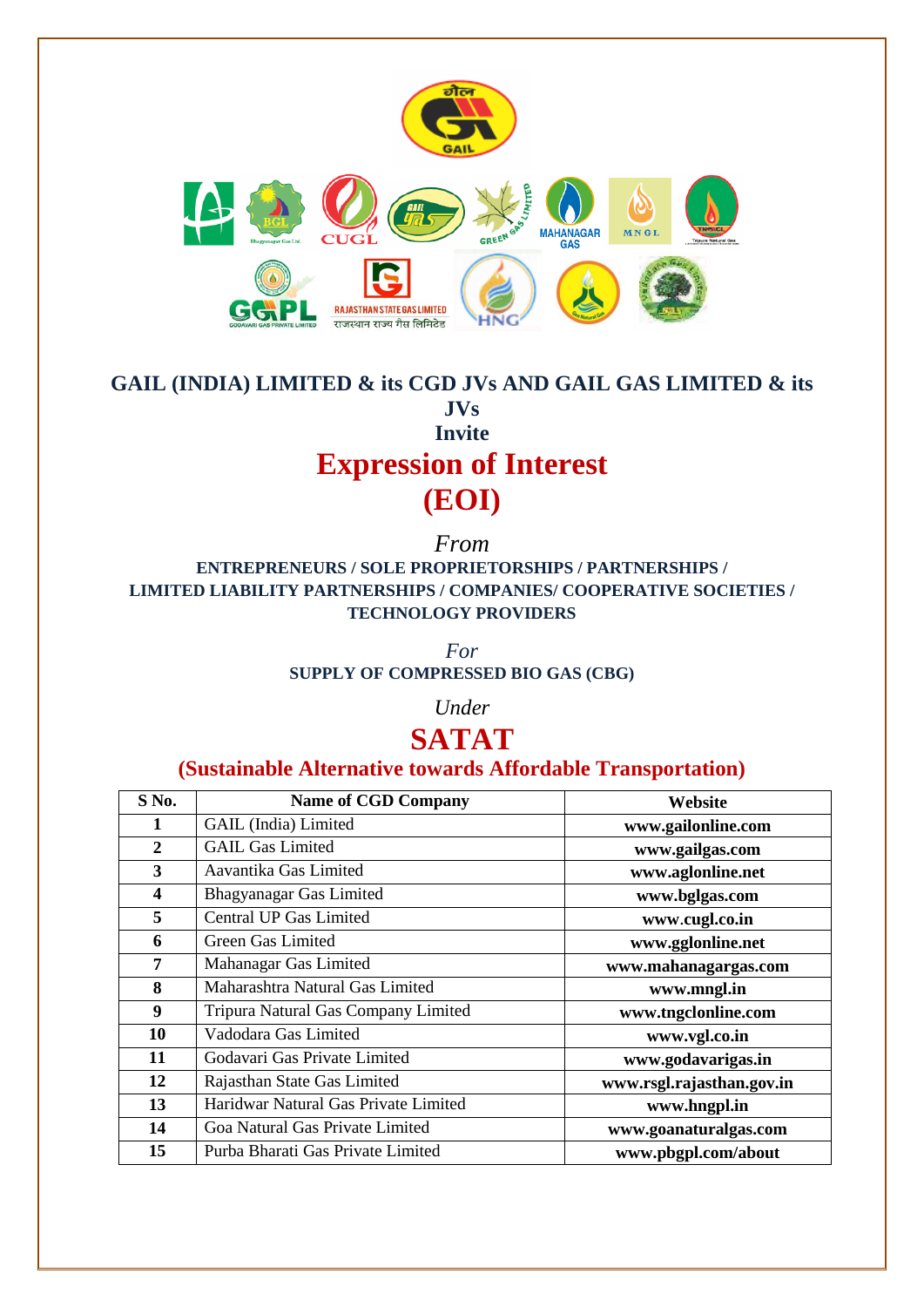# EOI FOR SUPPLY OF COMPRESSED BIO GAS (CBG) TO CGD COMPANIES



# **(Press Release)**

# **NOTICE INVITING EXPRESSION OF INTEREST (EOI)**

### **Ref.: GAIL CBG25** Date: 01/01/2022

## **SUPPLY OF COMPRESSED BIO GAS (CBG) TO GAIL (India) Limited & its CGD JVs and GAIL GAS Limited & its JVs**

- 1. GAIL (INDIA) LIMITED is the largest Natural Gas Transmission and Marketing Company in India. Further, GAIL along with its CGD JVs / Subsidiaries and its JVs are engaged in development of City Gas Distribution (CGD) business to supply Gas to various sectors i.e. Compressed Natural Gas (CNG) for transport sector and Piped Natural Gas (PNG) for domestic, commercial and industrial sector in various cities of India. The names of companies involved in the CGD business are as follows;
	- i. GAIL (INDIA) LIMITED
	- ii. GAIL GAS LIMITED
	- iii. Aavantika Gas Limited
	- iv. Bhagyanagar Gas Limited
	- v. Central UP Gas Limited
	- vi. Green Gas Limited
	- vii. Mahanagar Gas Limited
	- viii. Maharashtra Natural Gas Limited
	- ix. Tripura Natural Gas Company Limited
	- x. Vadodara Gas Limited
	- xi. Godavari Gas Private Limited
	- xii. Rajasthan State Gas Limited
	- xiii. Haridwar Natural Gas Private Limited
	- xiv. Goa Natural Gas Private Limited
	- xv. Purba Bharati Gas Private Limited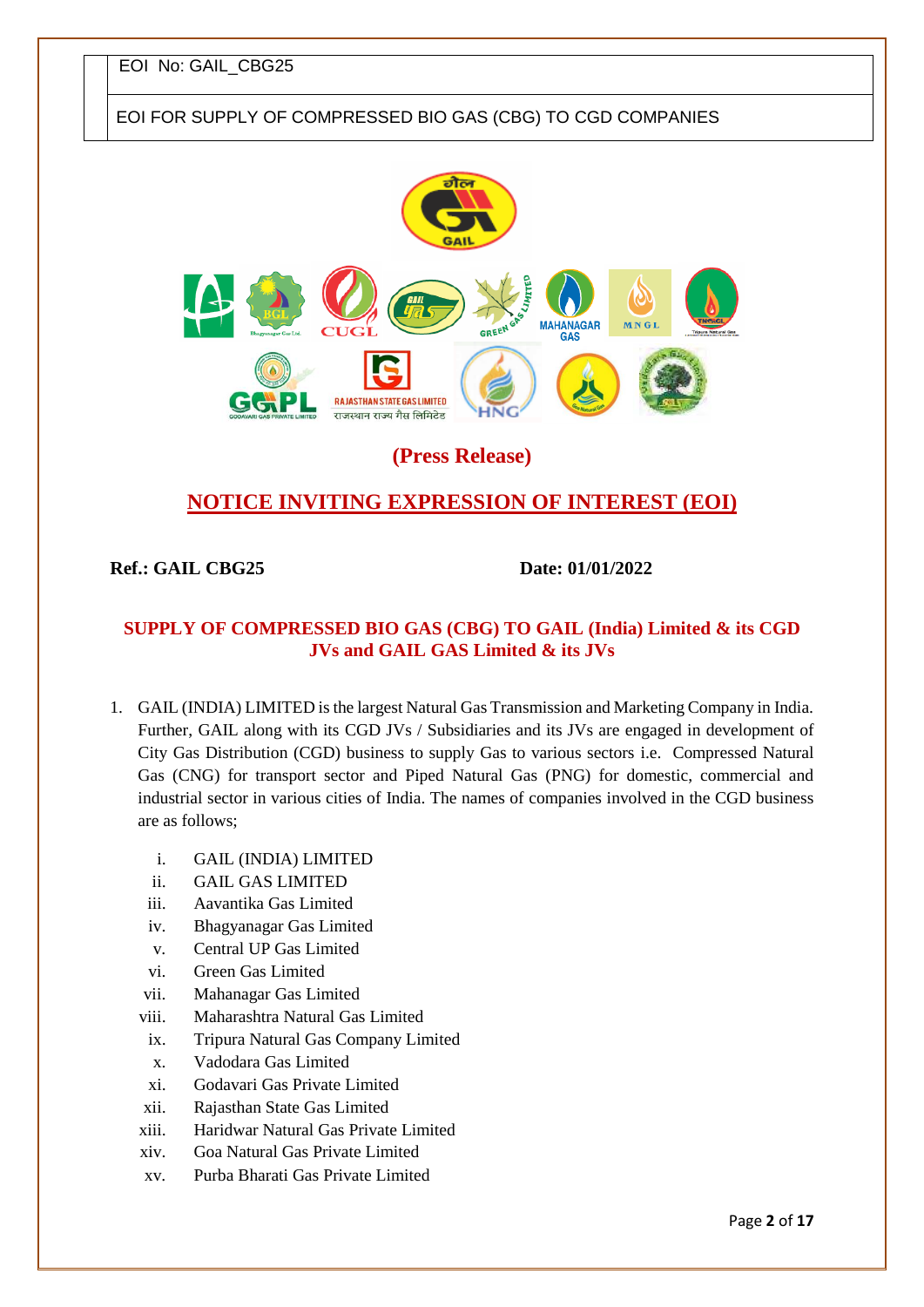EOI FOR SUPPLY OF COMPRESSED BIO GAS (CBG) TO CGD COMPANIES

Above companies shall be referred as **CGD Companies or OGC (Oil and Gas Companies)**  subsequently in this EOI.

- 2. CGD Companies, invite online offers through Expression of Interest (EOI) from **Entrepreneurs / Sole Proprietorships / Partnerships / Limited Liability Partnerships / Companies/ Cooperative Societies / Technology Providers** (herein after called **APPLICANT**), for supply of Compressed Bio Gas (CBG), from Plants processing biomass / waste and providing the produced Compressed Bio Gas (CBG) to various Geographical Areas (GAs) of CGD Companies across the country.
- 3. The purpose of inviting this EOI is to encourage the APPLICANT to set up Biomass / Waste to CBG Plants and further utilising the existing potential of CBG in India**.**
- 4. Finalization of APPLICANTS as mentioned in this EOI Document is an ongoing process.

#### **Other details for this EOI**

| <b>EOI</b> Download                 | EOI may be downloaded from any of the Website provided in<br>below table                                                                                                                                                                             |
|-------------------------------------|------------------------------------------------------------------------------------------------------------------------------------------------------------------------------------------------------------------------------------------------------|
| <b>EOI</b> Cost                     | <b>NIL</b>                                                                                                                                                                                                                                           |
| <b>EOI</b> Validity                 | 30.06.2022                                                                                                                                                                                                                                           |
| <b>EOI</b> Evaluation               | On monthly basis                                                                                                                                                                                                                                     |
| Submission of Signed Stamped<br>EOI | The Annexure I, II & A of EOI invite to be completely filled, signed<br>stamped and to be submitted to the concerned CGD company in<br>whose GA the applicant desires to sell CBG along with copy to<br>cbg@gail.co.in Refer below TABLE A for email |

#### **TABLE A**

| S<br>No.         | Name of CGD<br>Company                       | Website              | <b>Email ID for submission of EOI</b> |
|------------------|----------------------------------------------|----------------------|---------------------------------------|
| 1                | GAIL (India) Limited                         | www.gailonline.com   | ranveersingh@gail.co.in               |
| $\overline{2}$   | <b>GAIL Gas Limited</b>                      | www.gailgas.com      | cbg.gailgas@gail.co.in                |
| 3                | Aavantika Gas Limited                        | www.aglonline.net    | marketing@aglonline.net               |
| 4                | Bhagyanagar<br>Gas<br>Limited                | www.bglgas.com       | subhashis@bglgas.com                  |
| 5                | <b>Central UP Gas Limited</b>                | www.cugl.co.in       | navinsingh@cugl.co.in                 |
| 6                | Green Gas Limited                            | www.gglonline.net    | r.rini@gglonline.net                  |
| 7                | Mahanagar Gas Limited                        | www.mahanagargas.com | ebuy@mahanagargas.com                 |
| 8                | Maharashtra<br>Natural<br><b>Gas Limited</b> | www.mngl.in          | cbg@mngLin                            |
| $\boldsymbol{9}$ | Gas<br>Tripura<br>Natural<br>Company Limited | www.tngclonline.com  | bananidebbarman@gail.co.in            |
| 10               | Vadodara Gas Limited                         | www.vgl.co.in        | cbg.gailgas@gail.co.in                |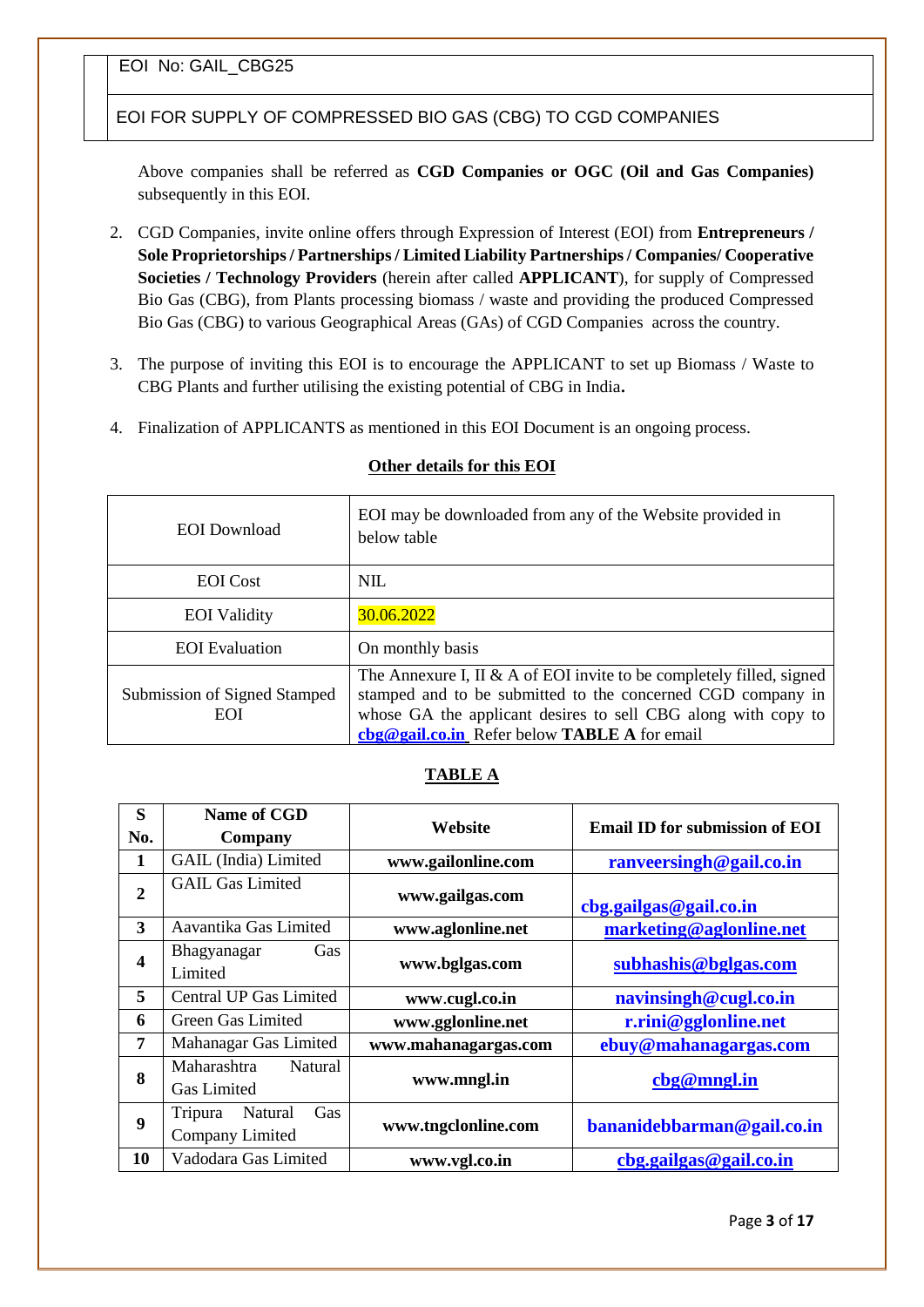EOI FOR SUPPLY OF COMPRESSED BIO GAS (CBG) TO CGD COMPANIES

| 11 | Private<br>Godavari<br>Gas<br>Limited                    | www.godavarigas.in        | cbg.gailgas@gail.co.in |
|----|----------------------------------------------------------|---------------------------|------------------------|
| 12 | Rajasthan<br><b>State</b><br>Gas<br>Limited              | www.rsgl.rajasthan.gov.in | cbg.gailgas@gail.co.in |
| 13 | Haridwar Natural<br>Gas<br>Private Limited               | www.hngpl.in              | cbg.gailgas@gail.co.in |
| 14 | Goa Natural Gas Private<br>Limited                       | www.goanaturalgas.com     | cbg.gailgas@gail.co.in |
| 15 | <b>Bharati</b><br><b>Gas</b><br>Purba<br>Private Limited | www.pbgpl.com/about       | cbg.gailgas@gail.co.in |

- 5. **Queries**: Applicants to note that any queries related with EOI of the concerned CGD Company are to be submitted online only at Email ID provided in **TABLE A** with CC to **[cbg@gail.co.in](mailto:cbg@gail.co.in)**  Queries/clarifications received in any other form are liable to be unanswered. A written reply from the concerned CGD Company will be given on the same ID.
- 6. For details of complete EOI, interested parties may visit Website of GAIL & its CGD JVs and GAIL GAS Limited & its JVs as mentioned above in **Table A**.
- 7. CGD Companies can **withdraw or amend** the EOI based on government directives / their business requirement.

#### **8. Submission of EOI**

**The Annexure I, II and A of the EOI invite should be filled, signed, stamped and submitted through e-mail at Email ID of the respective CGD Company as mentioned in TABLE A for which the applicant desires to apply with CC to [cbg@gail.co.in](mailto:cbg@gail.co.in) before due date and time. No physical EOI shall be accepted.** 

**For each CBG plant separate EOI is to be submitted.**

**APPLICANTs may apply to a specific CGD Company for a particular Plant. If EOIs are submitted to more than one CGD companies for the same Plant, the EOI for the Plant is liable to be rejected by all CGD Companies.** 

#### **I. INTRODUCTION**

- 1. Waste / Bio-mass sources like agricultural residue, cattle dung, sugarcane press mud, municipal solid waste and sewage treatment plant waste, etc. produce bio-gas through the process of anaerobic decomposition. The bio-gas is purified to remove hydrogen sulphide  $(H_2S)$ , carbon dioxide  $(CO_2)$ , water vapour and compressed as Compressed Bio Gas (CBG), which has methane (CH4) content of more than 90%. CBG has calorific value and other properties similar to CNG and hence can be utilized as green renewable automotive fuel. Thus it can replace CNG in automotive, industrial and commercial areas, given the abundance biomass availability within the country.
- 2. Ministry of Petroleum & Natural Gas has already announced the National Policy on Bio-Fuels 2018, which emphasizes on promotion of advanced Bio-fuels including CBG in the country.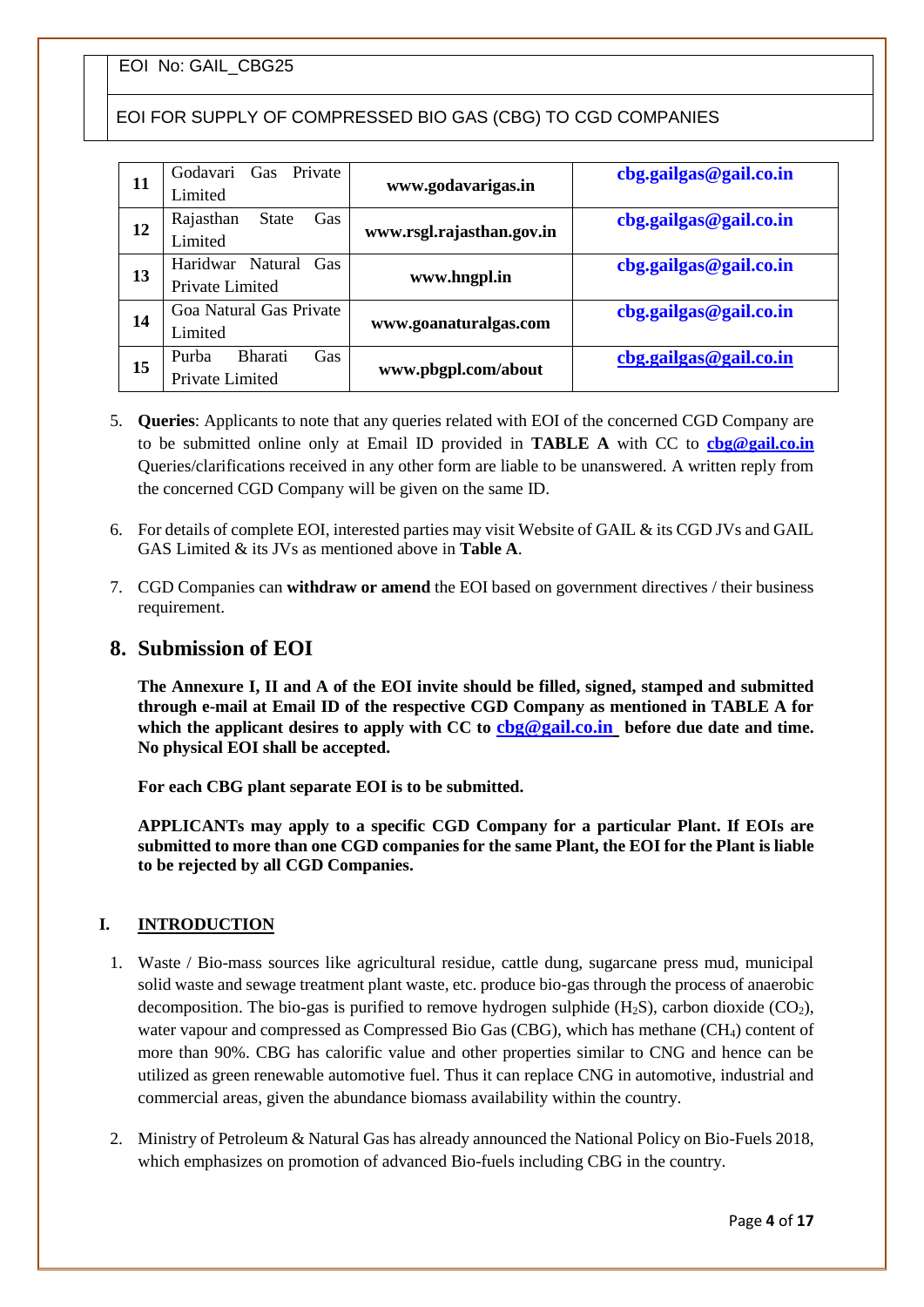EOI FOR SUPPLY OF COMPRESSED BIO GAS (CBG) TO CGD COMPANIES

- 3. To create a steady supply chain for CBG and entrepreneurship opportunities, CBG Plants shall mainly be set up by independent entrepreneurs. CGD Company shall off-take CBG produced from such Plants.
- 4. CGD entities propose to procure CBG from existing, upcoming & planned Compressed Bio Gas (CBG) Plants in India.
- 5. The general terms for the APPLICANT shall be on the following lines:–
	- a) APPLICANT shall be responsible for planning, preparation, engineering and execution of the project, including storage of raw material, operation and maintenance of the plant, maintaining final product output quantity and quality, managing the by-products and wastes from the plant as per existing central / state norms and providing performance guarantee for the project at their own cost.
	- b) Setting-up and commissioning of the CBG Plant and its continuous operation is the complete responsibility of the APPLICANT including arranging the entire land and finance.
	- c) Compressed Bio Gas (CBG) to be supplied shall meet **IS 16087:2016** specifications of BIS (detailed below) and any other further revisions in the said specifications.

| <b>IS 16087 : 2016 Standard</b> |                                                                                                                |                     |  |
|---------------------------------|----------------------------------------------------------------------------------------------------------------|---------------------|--|
| S No.                           | <b>Characteristic</b>                                                                                          | <b>Requirement</b>  |  |
| $\mathbf{1}$                    | Methane percentage $(CH4)$ , minimum                                                                           | 90.0 %              |  |
| $\overline{2}$                  | Only Carbon Dioxide percentage $(CO2)$ , maximum                                                               | 4%                  |  |
| 3                               | Carbon Dioxide (CO <sub>2</sub> )+ Nitrogen (N <sub>2</sub> )+ Oxygen (O <sub>2</sub> )<br>percentage, maximum | 10%                 |  |
| $\overline{4}$                  | Oxygen $(O_2)$ percentage, maximum                                                                             | 0.5%                |  |
| 5                               | Total sulphur (including $H_2S$ ) mg/m <sup>3</sup> , maximum                                                  | $20 \text{ mg/m}^3$ |  |
| 6                               | Moisture $mg/m^3$ , maximum                                                                                    | 5 mg/m <sup>3</sup> |  |

Also as per the **IS 16087:2016** specifications, the following shall also be met

- i. CBG shall be free from liquids over the entire range of temperature and pressure encountered in storage and dispensing system.
- ii. The CBG shall be free from particulate matter such as dirt, dust, etc.
- iii. CBG delivered shall be odorized similar to a level found in local distribution (ref. IS 15319)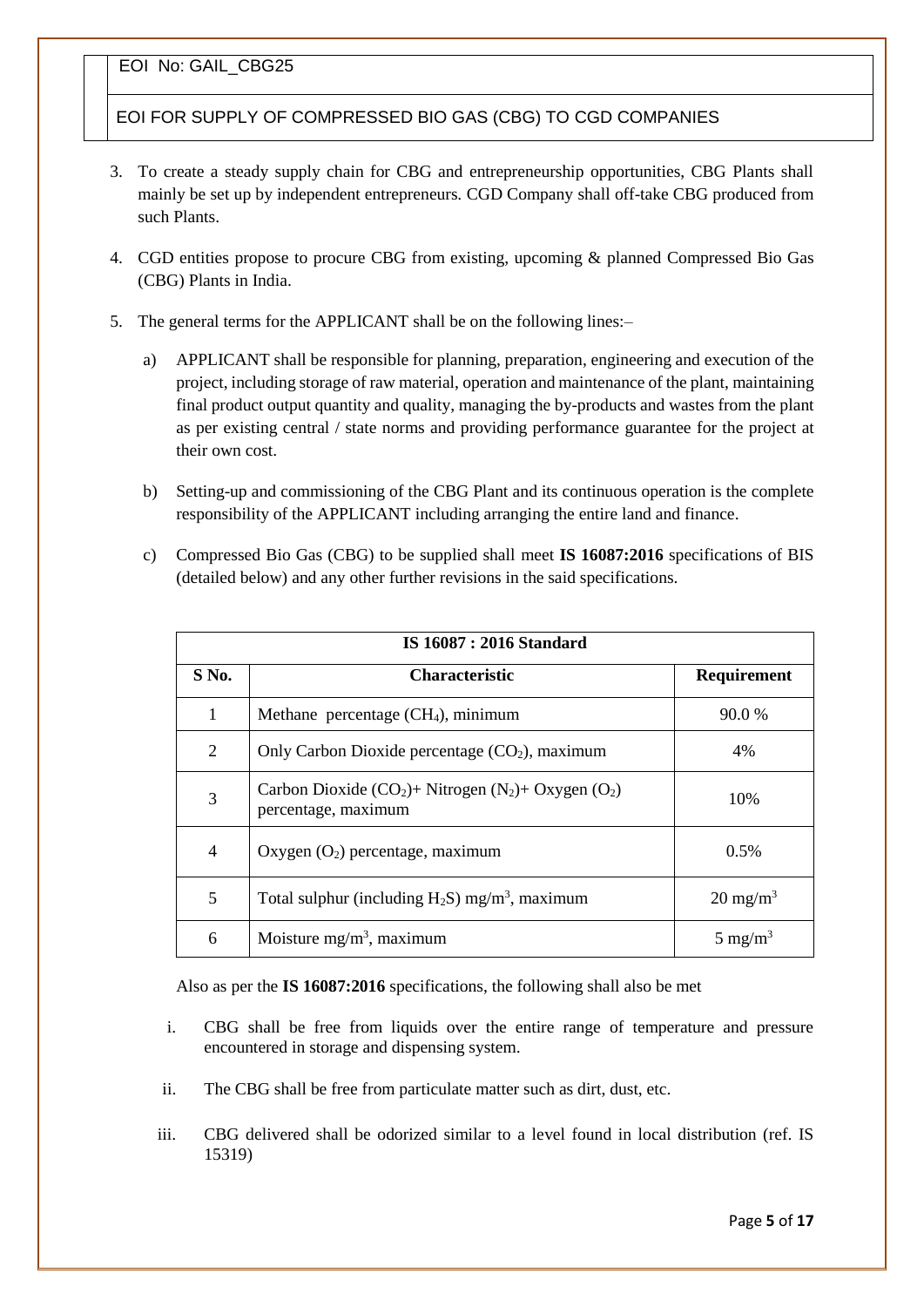EOI FOR SUPPLY OF COMPRESSED BIO GAS (CBG) TO CGD COMPANIES

- d) The CBG delivered to Retail Outlets is to be compressed at 250 Bar and supplied through Cascades to the CGD Company Retail Outlets as per the location provided by the CGD company in its GA.
	- e) It will be the OGC's responsibility to purchase the CBG quantity produced and delivered in OGC's CGD GA from your plant upto the total consumption in CNG (Transport) & PNG (Domestic) segments in the GA and sell it through its Retail Outlet network or to its Consumer Network.

However, due to any reason if the entire CBG produced in your CBG Plant is not purchased by OGC, then OGC shall act as facilitator in exploring other options to market the surplus CBG produced from your plant and you will have the complete right to market the surplus CBG produced from your plant through alternate arrangement as per your wishes.

f) The minimum designed capacity of a single CBG Plant shall be **2.0 Tonnes** per Day (TPD) of CBG.

#### 6. **Qualification criteria**

- a) The APPLICANT should be of minimum 21 years of age (in case of individual APPLICANT).
- b) The APPLICANT shall be of Indian nationality AND/OR a company registered in India AND/OR Non-Resident Indians/Persons of Indian Origin AND/OR a Multi-National Company having its registered office in India / Overseas Corporate Bodies having its registered office in India.
- c) The Applicant may be a JV, SPV or a Consortium.
- d) The APPLICANT shall follow all the statutory norms as prescribed from time to time by Government of India or local government/government bodies for setting-up and its operation & maintenance of the CBG Plants.

#### **e) Documentary evidence**

- Applicant to submit Certificate of Incorporation of the firm.
- In case of sole proprietorship or any other case where certificate of incorporation is not available, GST registration or date of issuance of any other Government license will be considered.
- In case of absence of any of the above documents, PAN card of the sole proprietor along with declaration of establishment of the proprietorship will be considered.

The name of the APPLICANT should exactly match the name as per certificate of incorporation and / or any other applicable documents.

#### f) **Evaluation of the EOI application documents**

All documents submitted by the Applicant shall be considered as authentic during the evaluation process and evaluation shall be conducted based on the documents submitted to the specified emails  $\&$  no further investigation or physical examination of the claims made through submitted documents by the applicant shall be carried out.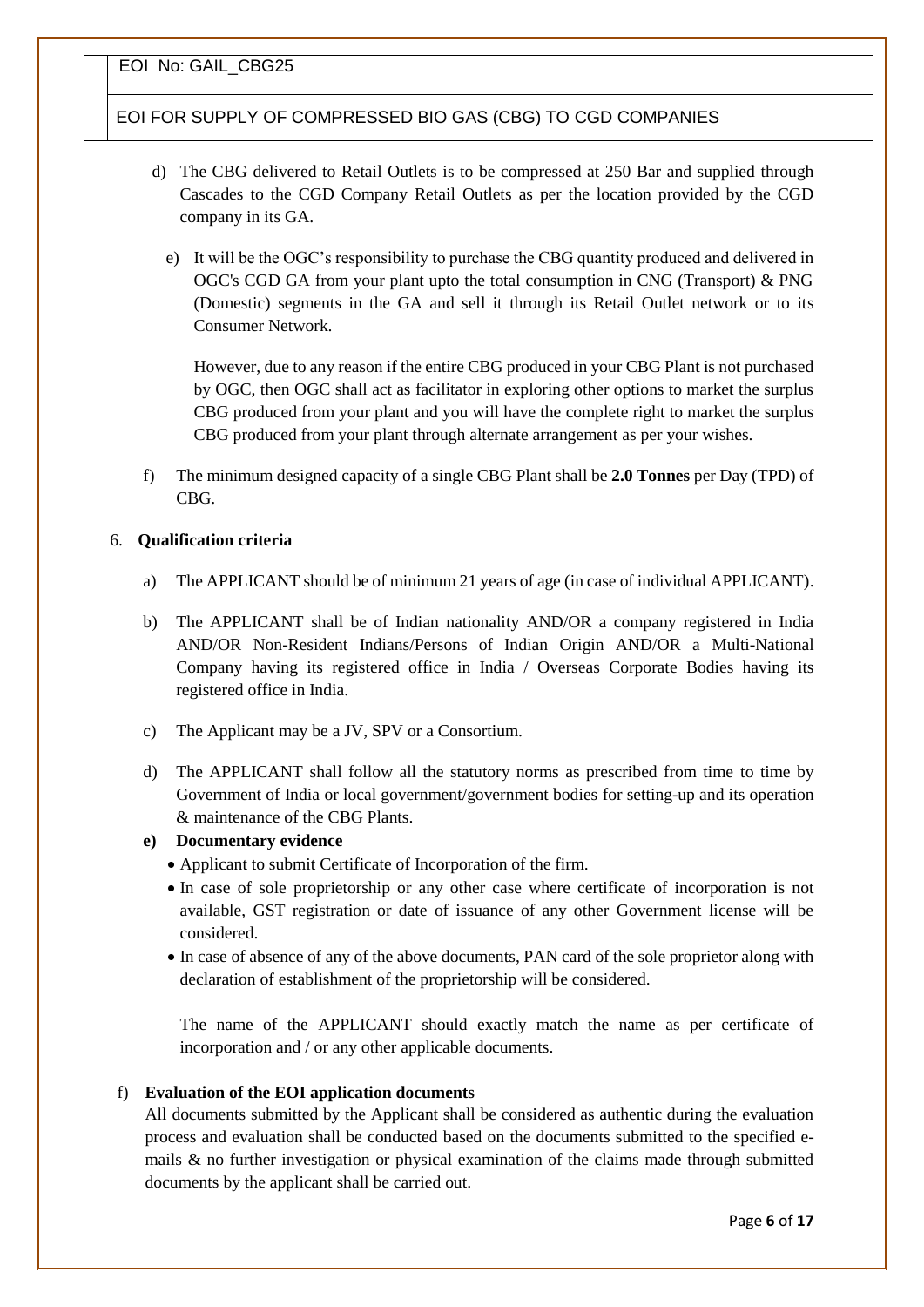EOI FOR SUPPLY OF COMPRESSED BIO GAS (CBG) TO CGD COMPANIES

But in case at a later stage, it is found that any of the information furnished in the documents submitted are not authentic/genuine, the application shall be rejected. If LOI has been issued, the same shall also stand cancelled.

#### 7. **Risks**

The APPLICANT should be well aware of the various risks involved in the setting up the CBG Plant and its marketing and should conduct independent due diligence before committing to any investment decision. CGD Company shall not be responsible for any of their business decisions or any future losses arising due to any unforeseen circumstances.

8. The prospective APPLICANTS shall clearly specify Plant-wise the name of the concerned CGD Company and their respective GA through which they choose to market the CBG. The details of GAs of the CGD entities are given in **Annexure III**.

#### 9. **Business Model for supply of CBG**

Producer(s) / Seller(s) (Party/Entrepreneur) shall deliver CBG, at CGD Company's *existing or new Retail Outlet / Stand-alone Selling Point* through Cascades. The equipment for dispensing CBG at CGD Company *existing or new Retail Outlet / Stand-alone Selling Point* shall be installed and maintained by CGD Company & the CBG nozzles shall be manned and operated by CGD Company or its authorised service agent/ dealer/ representative. The outlet flange of the Cascade / Inlet Flange of Compressor / agreed point at the Retail Outlet shall be the Point of Sale for CBG. The cascade to remain connected to the compressor at retail outlet till the dispensation from the cascade is operationally feasible.



#### **Pricing Framework of CBG**

The long term procurement price of CBG as per IS 16087: 2016 standards, compressed at 250 bar pressure and delivered to CGD Retail outlets in cascades shall be as under:

- 1. Procurement price of CBG from 1.10.2018 to 31.3.2024 : Rs. 46/kg + applicable taxes.
- 2. There will be periodic revision in procurement price with effect from 1.4.2024, however minimum procurement price will not be lower than Rs.  $46/kg +$  applicable taxes for the period from 1.4.2024 to 31.3.2029.

The above pricing structure is for CBG supplied in cascade delivered in the CGD's GA without any additional transportation cost.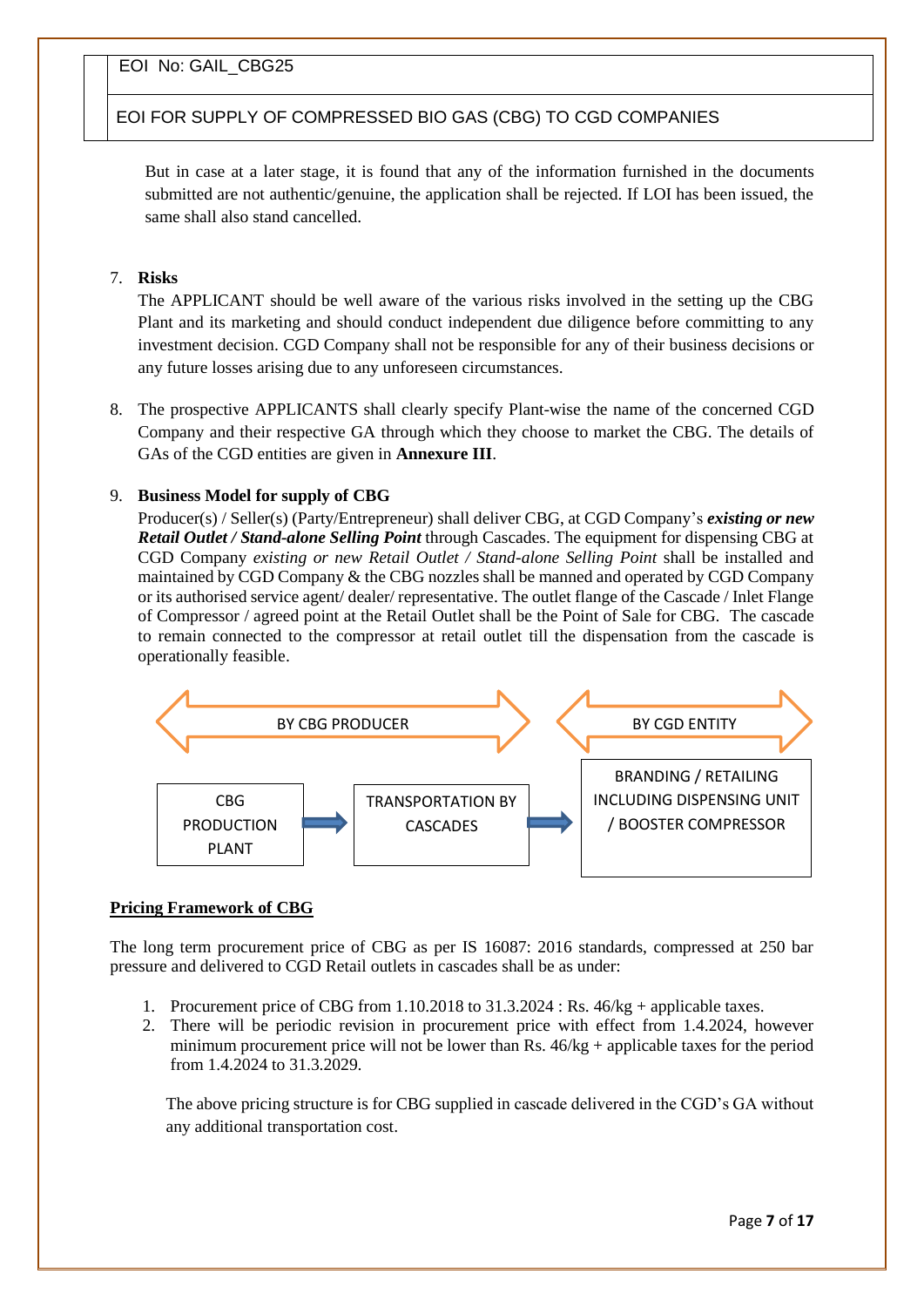EOI FOR SUPPLY OF COMPRESSED BIO GAS (CBG) TO CGD COMPANIES

For CBG plants set up within the GA, if distance between CBG plant and CBG delivery point (RO / injection point) is more than 25 Kms but less than 50 Km, certain financial assistance may be considered by the CGD entity for additional transportation cost beyond 25 Km on case to case basis.

10. Finalization of APPLICANTS as mentioned in this EOI Document is an ongoing process as mentioned in the Notice Inviting Tender, which may be further extended depending on the decision of CGD Company. CGD Company reserves the right to discontinue the process at any point of time without assigning any reasons. All applications received shall be evaluated periodically as per details mentioned in this EOI Document. On evaluation, if applicant is found to have submitted incomplete or ambiguous documents query may be sent to the applicant seeking clarification / required documents.

#### **II. GENERAL**

- 1. This document comprises three sections namely, Notice Inviting EOI, Format for submission of EOI (attached as **Annexure-I, II** & **A**).
- 2. The APPLICANT shall furnish self-certification of being not under liquidation, court receivership or similar proceeding in support of their fulfilling the eligibility criteria. The same to be provided for all the partners, wherever applicable. A format for the same is attached as **Annexure II**.
- 3. CGD Company will not be responsible for any cost or expenses incurred by the APPLICANT in connection with preparation or delivery of EOI.
- 4. Procedure **for Evaluation of EOI, issuance of LOI, acceptance of LOI and signing of Commercial Agreement:**
	- i. On receipt of EOI, CGD shall evaluate EOI based on the details submitted by APPLICANT. In case of incomplete information / documents, CGD Company shall inform the APPLICANT to furnish the required information / documents within stipulated time. CGD company reserves the right to reject the EOI incase required information / documents are not submitted within 01 month of the request.
- ii. Based on evaluation, CGD Company shall reject EOI or shall issue LOI along with Draft Commercial Agreement & BG Format to the APPLICANT. LOI issued by CGD companies is legally non-binding.
- iii. On receipt of LOI APPLICANT shall carry out the following:
	- a. APPLICANT shall carry out detailed project feasibility, market survey, feedstock analysis, land identification, technology finalization, off-take mechanism, plant capacity along with quantity ramp up plan, project execution schedule, constitution of the firm (like JV, SPV etc.) and other study / analysis required for setting of CBG plant.
	- b. Reconstitution of the firm: Any proposed reconstitution of the firm shall be allowed as routine matter unless and until any such proposed reconstitution is violating any statutory law or against the national interest / CGD's business interest. Any such refusal of granting permission by CGD company shall be brought to CBG producer's notice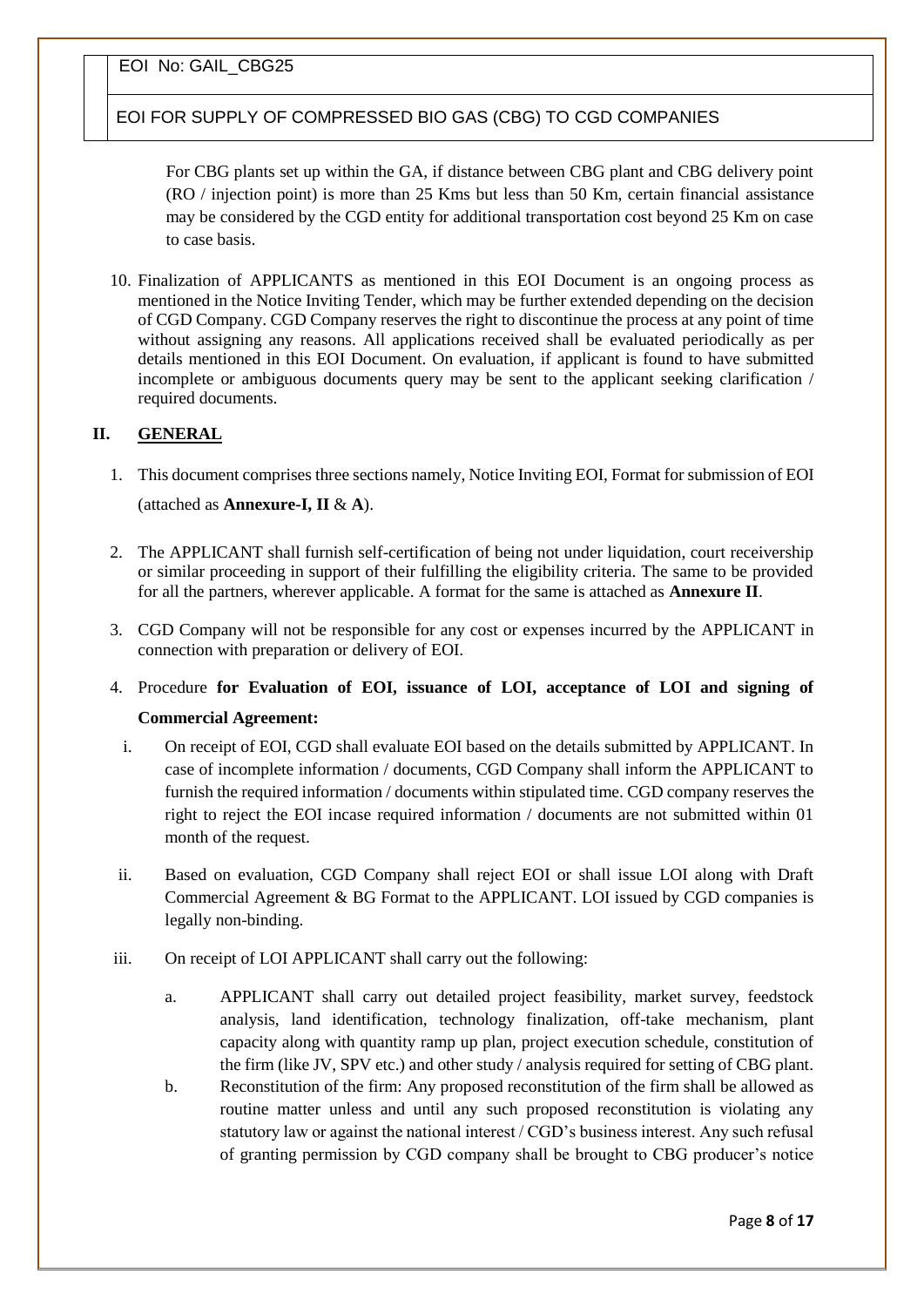#### EOI FOR SUPPLY OF COMPRESSED BIO GAS (CBG) TO CGD COMPANIES

with written reasons and attempt(s) shall be made from both sides to address those concern in right spirit to ensure grant of permission for re-constitution of the entity/firm.

If there is a change in constitution of the entity without prior written consent of OGC and later on, it could be found that the reconstitution of your firm can not be regularised / granted or permitted in any circumstances by OGC due to some statutory guidelines / law etc. re-constitution of the entity/firm may not be granted. However, in such situation, earnest attempt from both sides shall be made to find out a mutual working solution to overcome the difficulty in regularising the reconstitution of your firm/entity & regularization shall be attempted. Only in the extreme situation, when no solution could be found, the cancellation of LOIs is to be considered due to unauthorised reconstitution.

c. Applicant shall regularly update progress of his CBG plant to CGD Company. The land location, off-take mechanism, project execution schedule, commencement date, plant capacity and production ramp up schedule shall be finalised in consultation with CGD Company.

Based on the request from Applicant CGD Company may consider to permit changing of CBG plant location within the same or neighbouring GA before signing of Commercial Agreement.

*CGD Company will not be responsible for any cost or expenses incurred by the APPLICANT, for carrying out above activities.*

- d. The CGD Company may also evaluate, if required, other feasible options like CBG injection into CGD MDPE pipeline network, provisions of Cascade and/or CBG compressors by CGD, providing infrastructure services of MDPE pipeline on chargeable basis, CBG supply into gas storage facilities created by CGD for sale to various types of customers in the clusters etc.
- e. Mutual agreement may be arrived between concerned CGD and CBG entity considering various other feasible options after provisioning of various cost components in the CBG value chain, maintaining the overall intent of proposed pricing framework provided in the EOI.
- f. APPLICANT shall finalise the Commercial Agreement with CGD Company.
- g. The APPLICANT shall submit LOI acceptance along with signed Commercial Agreement to CGD Company within 03 months of LOI date. **Upon request from LOI holder, CGD shall favourably consider extension of this time frame.** However, the CGD Company reserves the right to extend the time limit of 03 months for submission of LOI acceptance or terminate the LOI if not submitted within 03 months.
- h. Within one month of acceptance of LOI, APPLICANT to submit a bank guarantee, to safeguard investment of CGD Company towards retailing of CBG
- 5. **Bank Guarantee (BG):** Within one month of acceptance of LOI, APPLICANT to submit a bank guarantee, to safeguard investment of CGD Company towards retailing of CBG. The BG of **Rs 1**  Lakh shall be provided for minimum period of 03 years as per the format given by the CGD Company.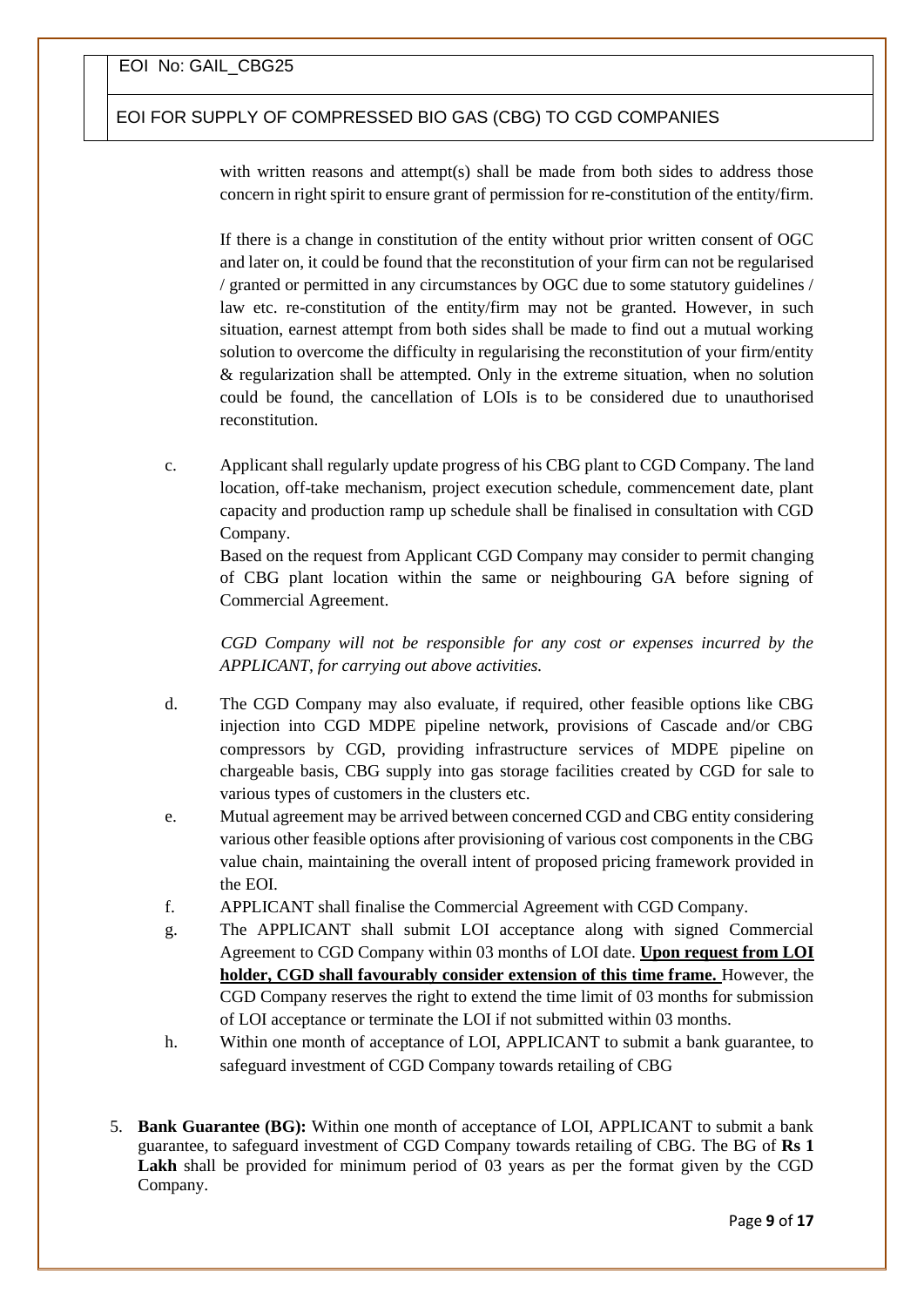#### EOI FOR SUPPLY OF COMPRESSED BIO GAS (CBG) TO CGD COMPANIES

6. The APPLICANT is required to furnish all information and documents as called for in this EOI in English language. Any printed literature / documentary evidence submitted in another language, along with the EOI documents needs to be accompanied by an authentic English translation, in which case, for the purpose of interpretation of the document, the English version will govern.

#### **III. SPECIAL TERMS AND CONDITIONS**

The following are indicative but not exhaustive terms and conditions for supply of CBG to CGD Company

- **Business model** 
	- Specific business model, as mentioned in point 9, to be finalized.
	- CBG to be sold under brand name of CGD Company.
- **Quality Parameters**
	- Supply of CBG shall be as per IS 16087:2016 standards. Filtration unit, Drying unit and Online Gas Chromatograph / Gas Analyser shall be used to ensure CBG is compliant to IS 16087:2016 standards. CBG shall be compressed at 250 Bar pressure during delivery.
	- APPLICANT shall have a well-equipped laboratory, online Gas Chromatograph/ gas analyser and all relevant testing equipment.
	- All lab equipment maintained by the APPLICANT shall be duly certified periodically by a Government Approved Testing Laboratory.
	- Test reports certified by APPLICANT shall accompany each batch of supply.
	- CGD Company shall have right of independent sample testing, which shall be binding on all Parties.

#### **Supply Conditions**

- The CBG supply ramp up plan shall be detailed in the Commercial Agreement.
- The term of commercial agreement shall be  $15$  Years. The same shall be extended on mutual consent.

#### **Supply Disruption**

- In the event supplies are not maintained for a continuous period or are intermittent, CGD Company shall be free to either suspend supplies or terminate the commercial agreement and obtain CBG / CNG from other sources at producer's risk & cost.
- **Approvals**
	- Seller shall obtain all necessary statutory approvals for its Facility and Equipment.
- **Safety Procedures**
	- Both parties shall follow all the applicable safety procedures.

#### **IV. INTEGRITY PACT**

APPLICANT shall also have to essentially sign an Integrity Pact (IP) as applicable for concerned CGD Company before entering into commercial agreement with the CGD Company.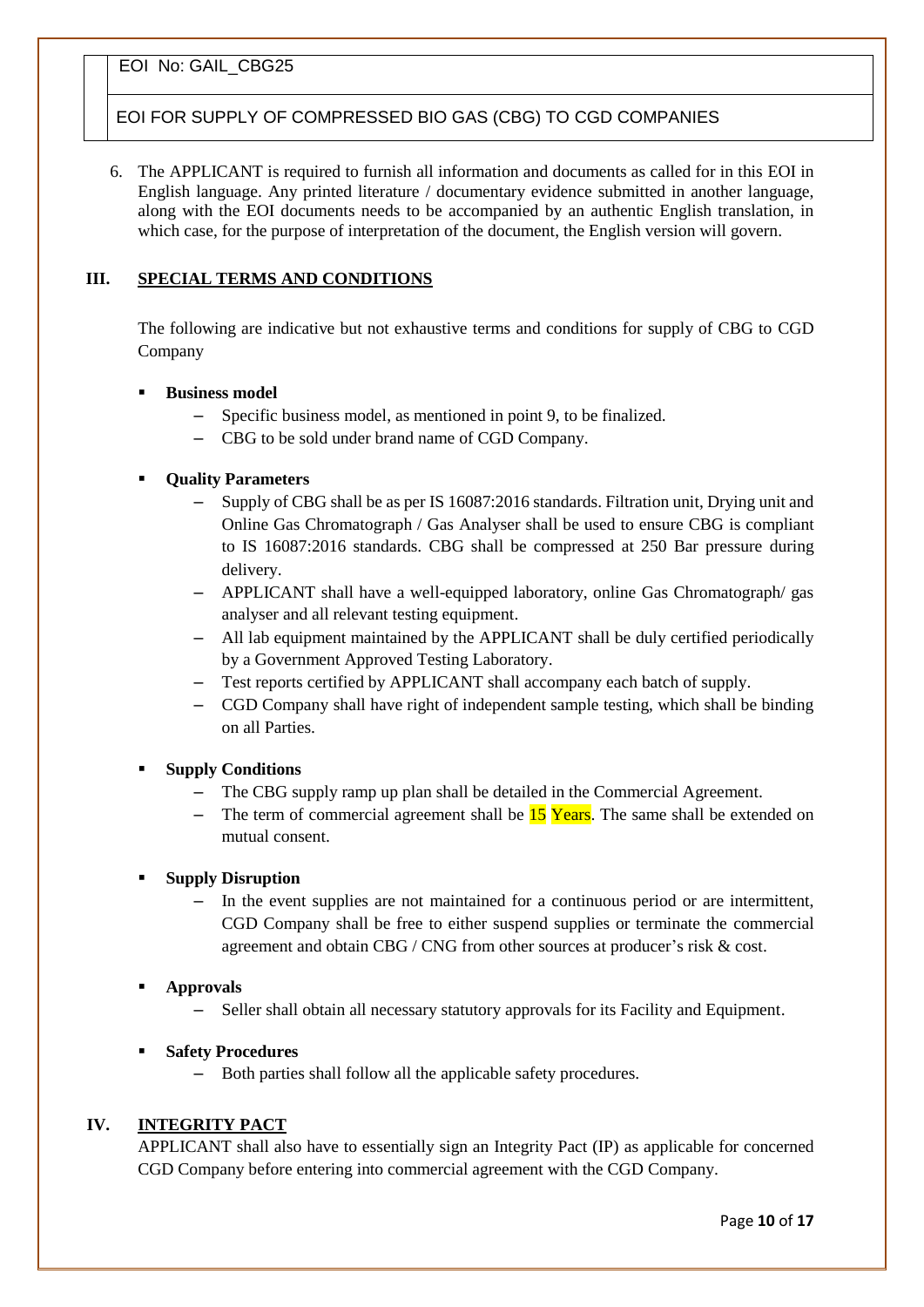#### EOI FOR SUPPLY OF COMPRESSED BIO GAS (CBG) TO CGD COMPANIES

#### **V. GRIEVANCE REDRESSAL MECHANISM**

Any dispute arising out of this EOI shall be resolved amicably through discussions in good faith with a view to expeditiously resolve such dispute. In the event the dispute persists, the Parties agree to resolve the dispute by conciliation in accordance with provisions of CGD Company, if applicable. In the event of non-resolution of dispute by Conciliation within a period of 60 days or nonapplicability of CGD Company conciliation rule, the Parties agree to settle the dispute by arbitration in accordance with the Rules of CGD Company. The award of arbitrator shall be final and binding on the Parties.

#### **VI. GOVERNING LAWS**

The laws of Union of India shall govern all matters concerning the EOI. The EOI would be subject to guidelines / directives of Ministry of Petroleum & Natural Gas (MoP&NG) issued from time to time and any activity under this EOI shall invariably conform to such guidelines / directives. Any issue arising related to the EOI or the selection process shall be adjudged by the courts in New Delhi, India alone.

CGD Company reserves the right to accept or reject, any or all EOIs received at its absolute discretion without assigning any reason whatsoever.

#### **VII. IMPORTANT NOTE**

This advertisement does not constitute and will not be deemed to constitute any commitment on part of CGD Company to off-take CBG.

CGD Company has the sole discretion to qualify or accept the EOI and reject the proposal without assigning any reason whatsoever.

Furthermore, this advertisement neither confirms the right nor an expectation on any party to participate in the proposed EOI.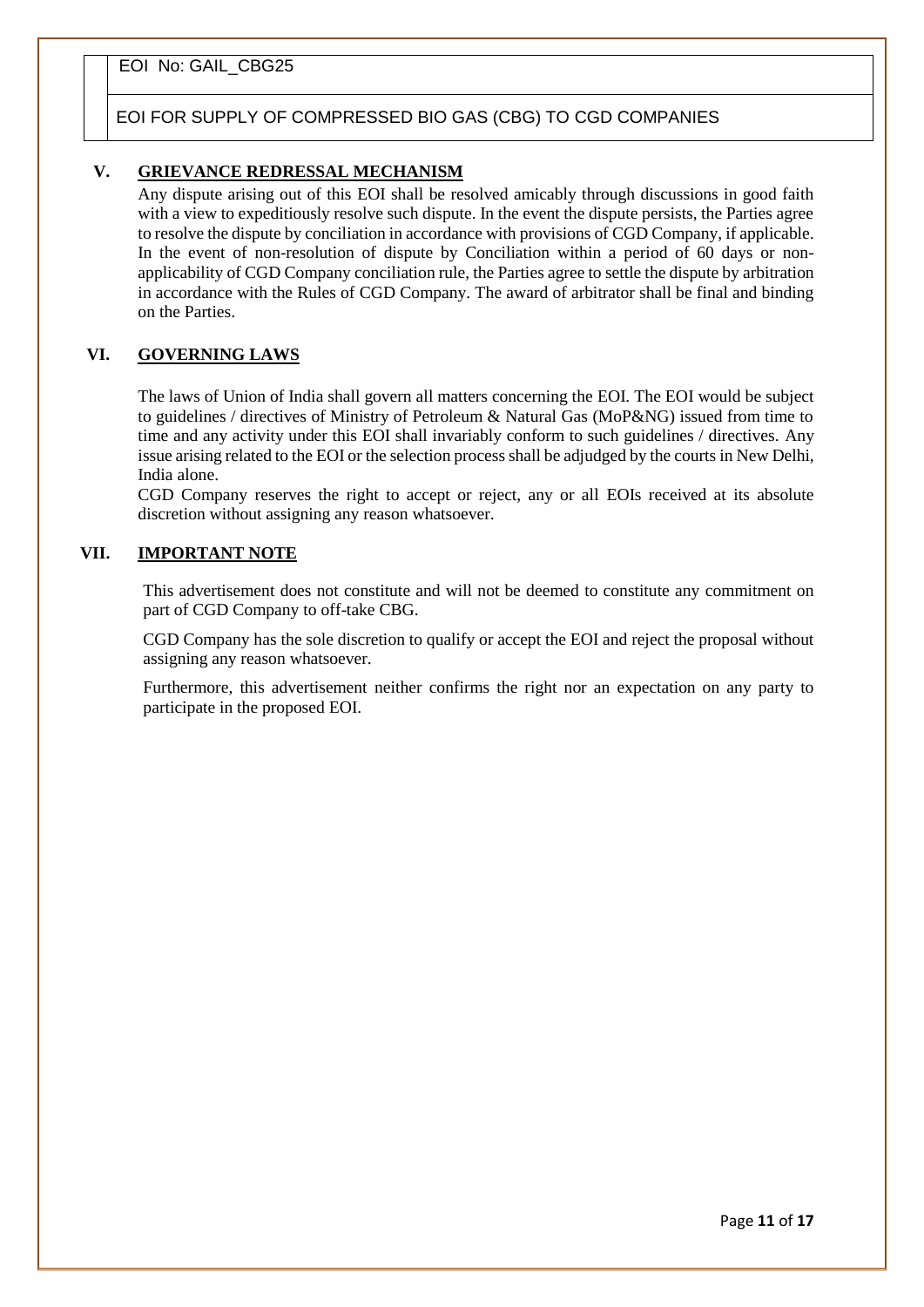EOI FOR SUPPLY OF COMPRESSED BIO GAS (CBG) TO CGD COMPANIES

#### **ANNEXURE – I**

#### **FORMAT FOR SUBMISSION OF EOI**

(to be printed on the official stationery / letterhead of the APPLICANT)

#### **To,**

**(Name & Address of respective CGD Company as applicable)**

**Dear Sir**,

**Subject:** Submission of Expression of Interest for "**Supply of Compressed Bio Gas (CBG) to CGD Companies**".

With reference to your EOI inviting notice Ref. No: GAIL\_CBG.... dated ........... and after examining the detailed documents, selection criteria and other details mentioned in the EOI document for "**Supply of Compressed Bio Gas (CBG) to CGD Companies**", I/We hereby offer to submit my / our Expression of Interest.

- 1. All the schedules and documents necessary in this connection are enclosed hereto. All the documents/ photocopies of the documents have been self-attested by me/us and CGD Company is free to reject our candidature if any of the documents/photocopies of the documents is/are found to be false or forged.
- 2. I/we, hereby also declare(s) that I/we have read all terms and conditions in the EOI and all terms and conditions mentioned in the EOI are acceptable.
- 3. I/we, hereby also declare(s) that my/our organisation/firm is not debarred/ blacklisted by any Central/State Govt. department, agency, PSUs/ Institution/ Agencies/ Autonomous organization.
- 4. The information sought from me as per the EOI notice is enclosed in **Annexure-A** to this letter.

Yours Faithfully,

(Signature & Stamp of Authorised Signatory)

Designation:

Date:

Place: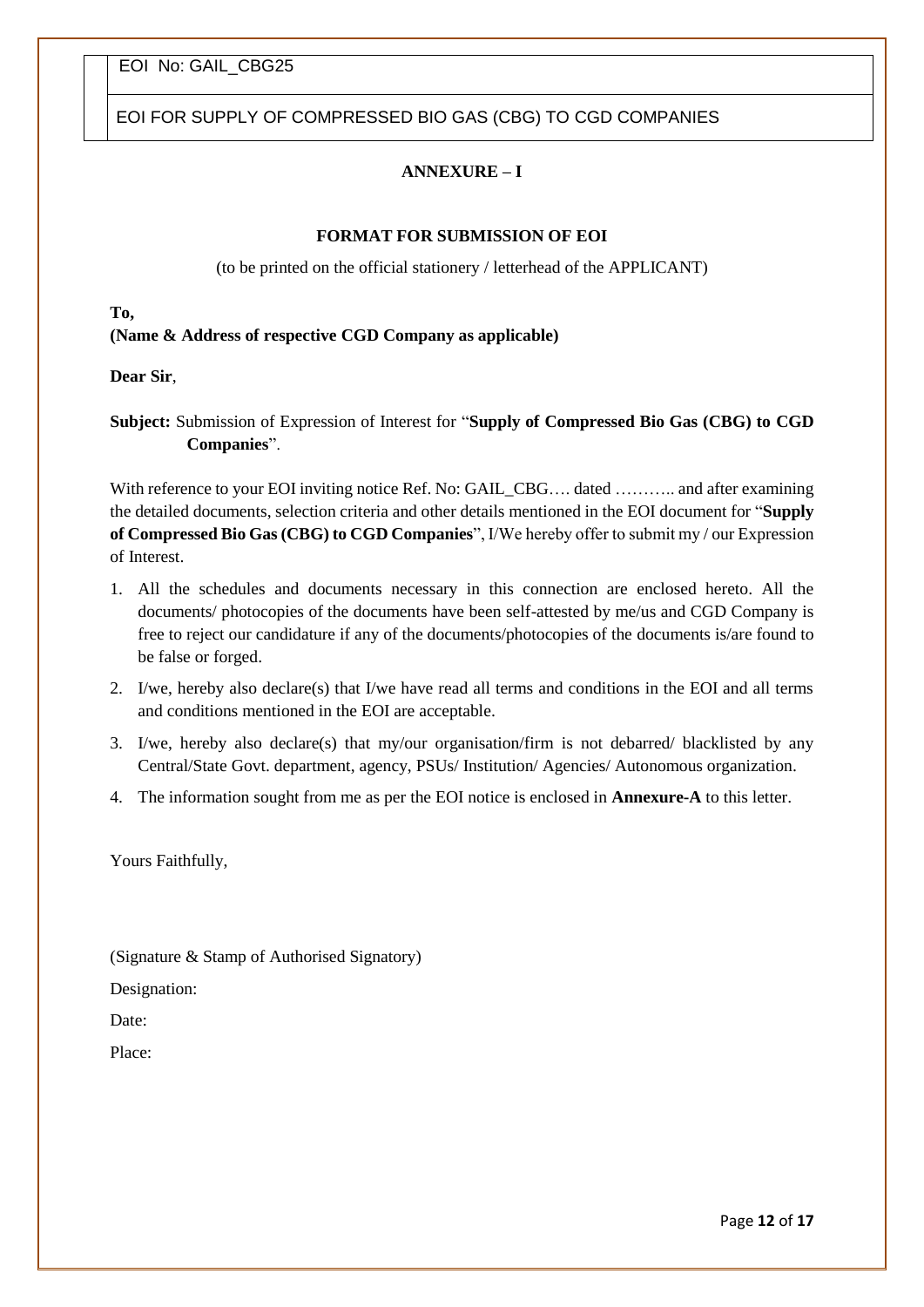# EOI FOR SUPPLY OF COMPRESSED BIO GAS (CBG) TO CGD COMPANIES

#### **Annexure – A**

| Name of the Project                                                                                             | Company                                                                                                                                              | Supply of Compressed Bio Gas (CBG) to CGD |  |
|-----------------------------------------------------------------------------------------------------------------|------------------------------------------------------------------------------------------------------------------------------------------------------|-------------------------------------------|--|
| <b>1.0 General Information</b>                                                                                  |                                                                                                                                                      |                                           |  |
| Name of the APPLICANT submitting EOI                                                                            |                                                                                                                                                      |                                           |  |
| Nature or legal status of the APPLICANT                                                                         |                                                                                                                                                      |                                           |  |
| Structure of the APPLICANT                                                                                      | Entrepreneurs / Sole Proprietorships / Partnerships /<br>Limited Liability Partnerships / Companies/ Cooperative<br>Societies / Technology Providers |                                           |  |
| Name and address of associated companies to<br>be involved in the project with relationship and<br>role, if any |                                                                                                                                                      |                                           |  |
| Details of Registration document of the                                                                         |                                                                                                                                                      |                                           |  |
| <b>APPLICANT</b>                                                                                                |                                                                                                                                                      |                                           |  |
| (provide details & submit copy of the company                                                                   |                                                                                                                                                      |                                           |  |
| / organisation's registration)                                                                                  |                                                                                                                                                      |                                           |  |
| Registered Address of APPLICANT                                                                                 |                                                                                                                                                      |                                           |  |
| Name, Designation and address of authorized                                                                     |                                                                                                                                                      |                                           |  |
| Contact person:                                                                                                 |                                                                                                                                                      |                                           |  |
|                                                                                                                 |                                                                                                                                                      |                                           |  |
| Mobile Number                                                                                                   |                                                                                                                                                      |                                           |  |
| Landline number                                                                                                 |                                                                                                                                                      |                                           |  |
| Fax Number                                                                                                      |                                                                                                                                                      |                                           |  |
|                                                                                                                 |                                                                                                                                                      |                                           |  |
| Email (of individual and common e-mail of                                                                       |                                                                                                                                                      |                                           |  |
| APPLICANT, if available)                                                                                        |                                                                                                                                                      |                                           |  |
| Name, Designation and address of authorized                                                                     |                                                                                                                                                      |                                           |  |
| Signatory                                                                                                       |                                                                                                                                                      |                                           |  |
| PAN Details (copy to be attached)                                                                               |                                                                                                                                                      |                                           |  |
| GST Number (copy to be attached)                                                                                |                                                                                                                                                      |                                           |  |
| Total nos. of CBG plants owned / has provided<br>technology/services/license by the APPLICANT<br>with capacity  | Demo/Pilot                                                                                                                                           | Commercial                                |  |
|                                                                                                                 |                                                                                                                                                      |                                           |  |
| Details of Plant from which CBG is to be supplied to CGD Company                                                |                                                                                                                                                      |                                           |  |
|                                                                                                                 | Name of CGD                                                                                                                                          | Name of GA                                |  |
| Details of CGD Company and its GA where CBG                                                                     | Company                                                                                                                                              |                                           |  |
| is to be supplied                                                                                               |                                                                                                                                                      |                                           |  |
|                                                                                                                 |                                                                                                                                                      |                                           |  |
|                                                                                                                 |                                                                                                                                                      |                                           |  |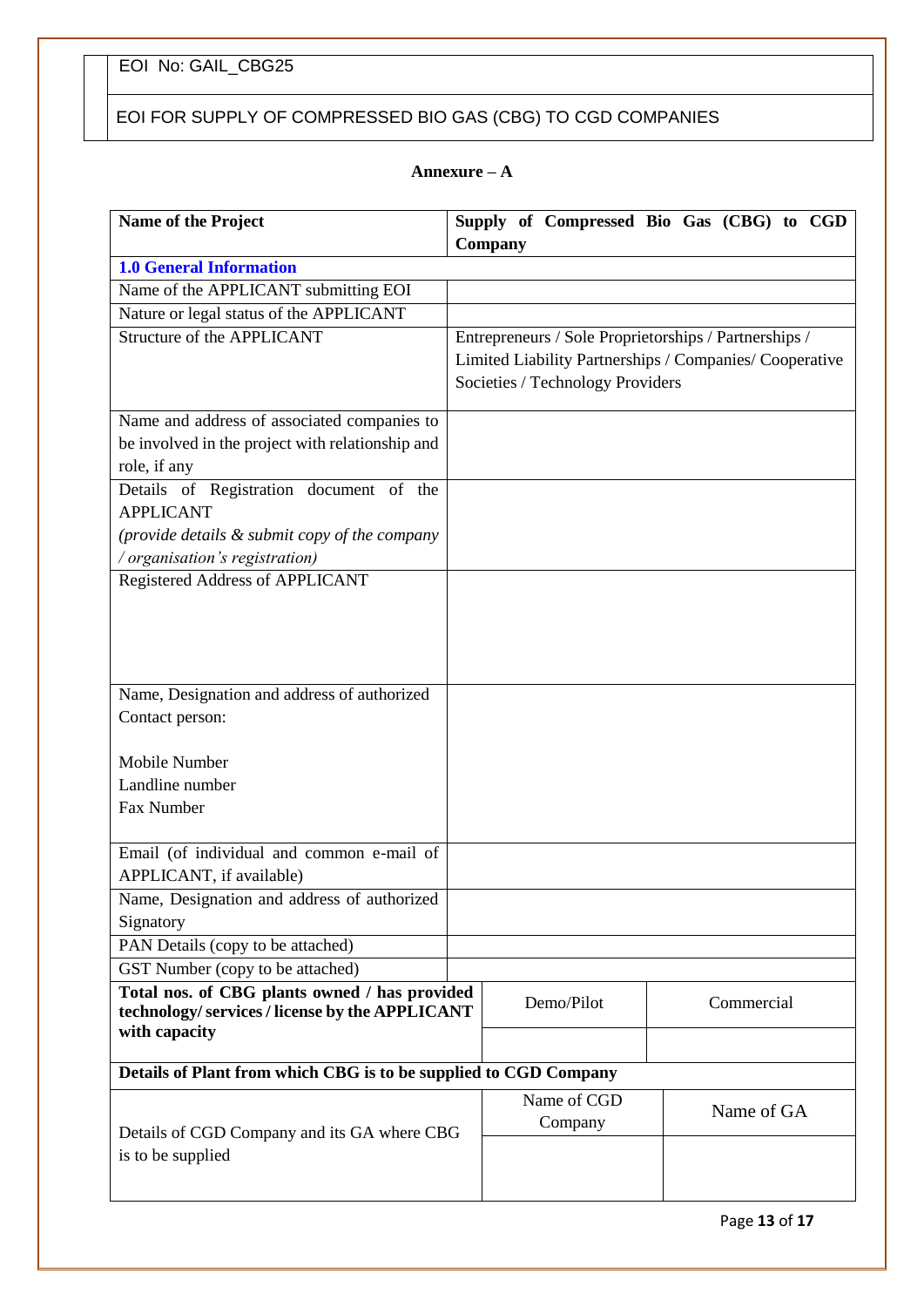# EOI FOR SUPPLY OF COMPRESSED BIO GAS (CBG) TO CGD COMPANIES

| Plant Details (tick one)                                           | <b>Existing / Under Construction / Planned</b> |                 |              |
|--------------------------------------------------------------------|------------------------------------------------|-----------------|--------------|
| <b>Plant Location</b>                                              | <b>Town / Village</b><br>/ City                | <b>District</b> | <b>State</b> |
| <b>Plant Capacity</b>                                              |                                                | TPD of CBG      |              |
| Feedstock to be used<br>(Quantity of each feedstock in tons / day) |                                                |                 |              |
| <b>Authorized Signatory</b>                                        |                                                |                 |              |
| Designation                                                        |                                                |                 |              |
| Stamp                                                              |                                                |                 |              |
| Date                                                               |                                                |                 |              |
| Telephone/ email of authorized signatory                           |                                                |                 |              |

Note:

The APPLICANT must submit all relevant requested documents.

1. All the documents to be submitted by the APPLICANT should be signed and stamped by **the authorised signatory.**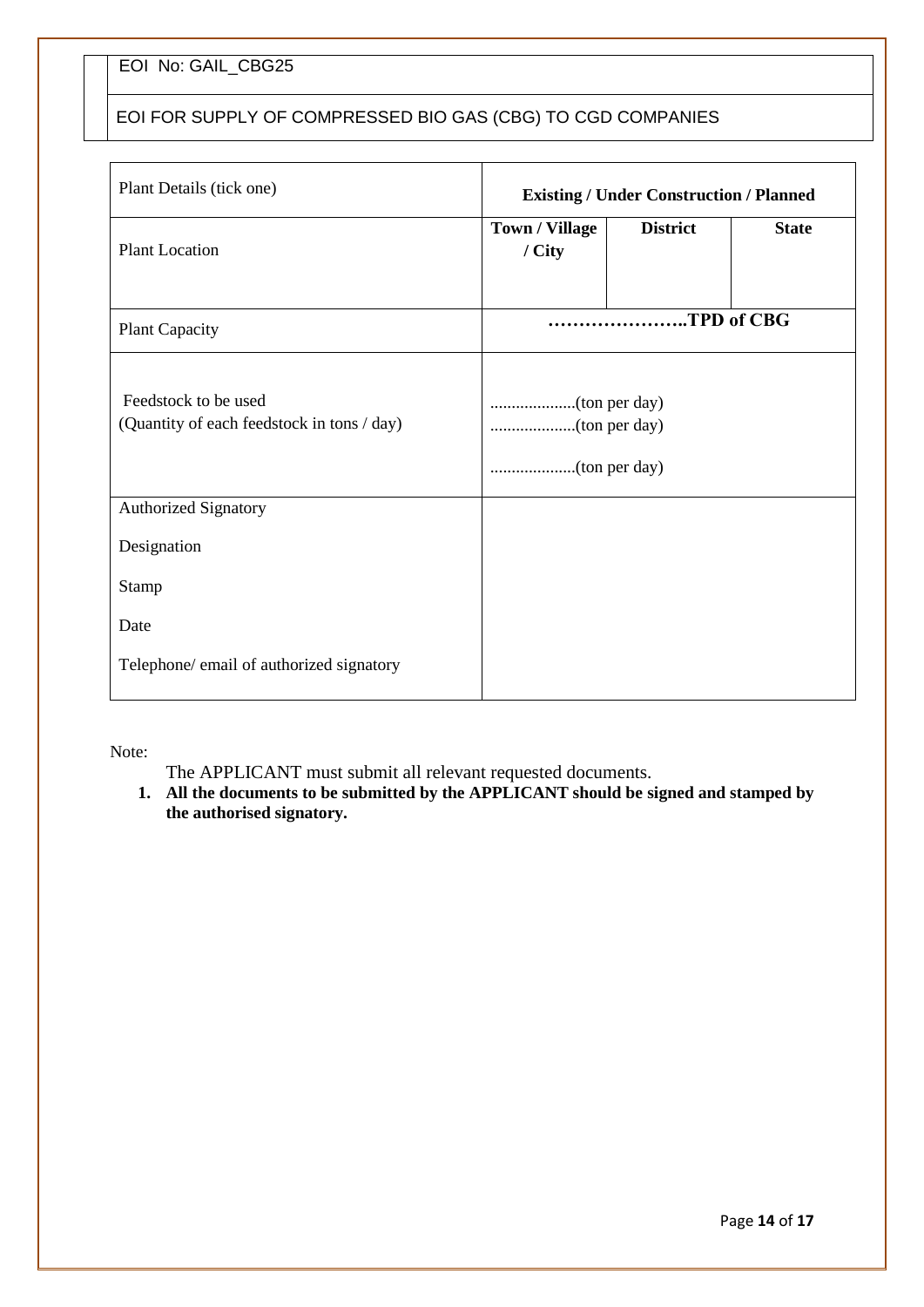EOI FOR SUPPLY OF COMPRESSED BIO GAS (CBG) TO CGD COMPANIES

#### **Annexure II**

#### **(On APPLICANTS letterhead)**

#### **AFFIDAVIT**

I \_\_\_\_\_\_\_\_\_\_\_\_\_\_\_\_\_\_\_\_\_\_\_\_\_\_\_\_\_\_\_\_\_\_\_\_\_\_\_\_\_\_\_, the \*Director / Proprietor / Partner / Authorized signatory of \_\_\_\_\_\_\_\_\_\_\_\_\_\_\_\_\_\_\_\_\_\_\_\_\_\_\_\_\_\_\_\_\_\_\_\_\_\_\_\_\_\_\_\_\_\_\_ (mention name of firm/company and its complete address) do here by solemnly affirm and declare as under:-

- 1. That our Firm / company i.e. \_\_\_\_\_\_\_\_\_\_\_\_\_\_\_\_\_\_\_\_\_\_\_\_\_\_\_\_\_\_\_\_\_\_\_\_\_\_\_\_\_ (mention name of \*firm/ company) is registered vide Registration No. \_\_\_\_\_\_\_\_\_\_\_\_\_\_\_\_\_\_ under the provisions of \_\_\_\_\_\_\_\_\_\_\_\_\_\_\_\_\_\_\_\_\_\_\_\_\_\_\_ (mention the name of the Act).
- 2. That our Firm / company i.e. \_\_\_\_\_\_\_\_\_\_\_\_\_\_\_\_\_\_\_\_\_\_\_\_\_\_\_\_\_\_\_\_\_\_\_\_\_\_\_\_\_ (mention name of \*firm/ company) has applied in response to the Expression of Interest for Supply of Compressed Bio Gas (CBG) to CGD Company across India.
- 3. That \_\_\_\_\_\_\_\_\_\_\_\_\_\_\_\_\_\_\_\_\_\_\_\_\_\_\_\_\_\_\_\_\_\_\_\_\_\_\_\_\_ (mention name of firm/company) is eligible to submit the aforesaid application as it not is under liquidation, court receivership or similar proceedings.
- 4. That all the information, documents and declarations submitted in/with our application are correct to the best of our knowledge and understanding.
- 5. That if any information, document or declaration submitted in/with our application, is found to be incorrect at a later date, we indemnify \_\_\_\_\_\_\_\_\_ (CGD Company name) against any loss due to this and \_\_\_\_\_\_\_ (CGD Company name) may take any action as deemed fit.

**Date:**

**Place:** (Sign. & Seal of Authorized Signatory)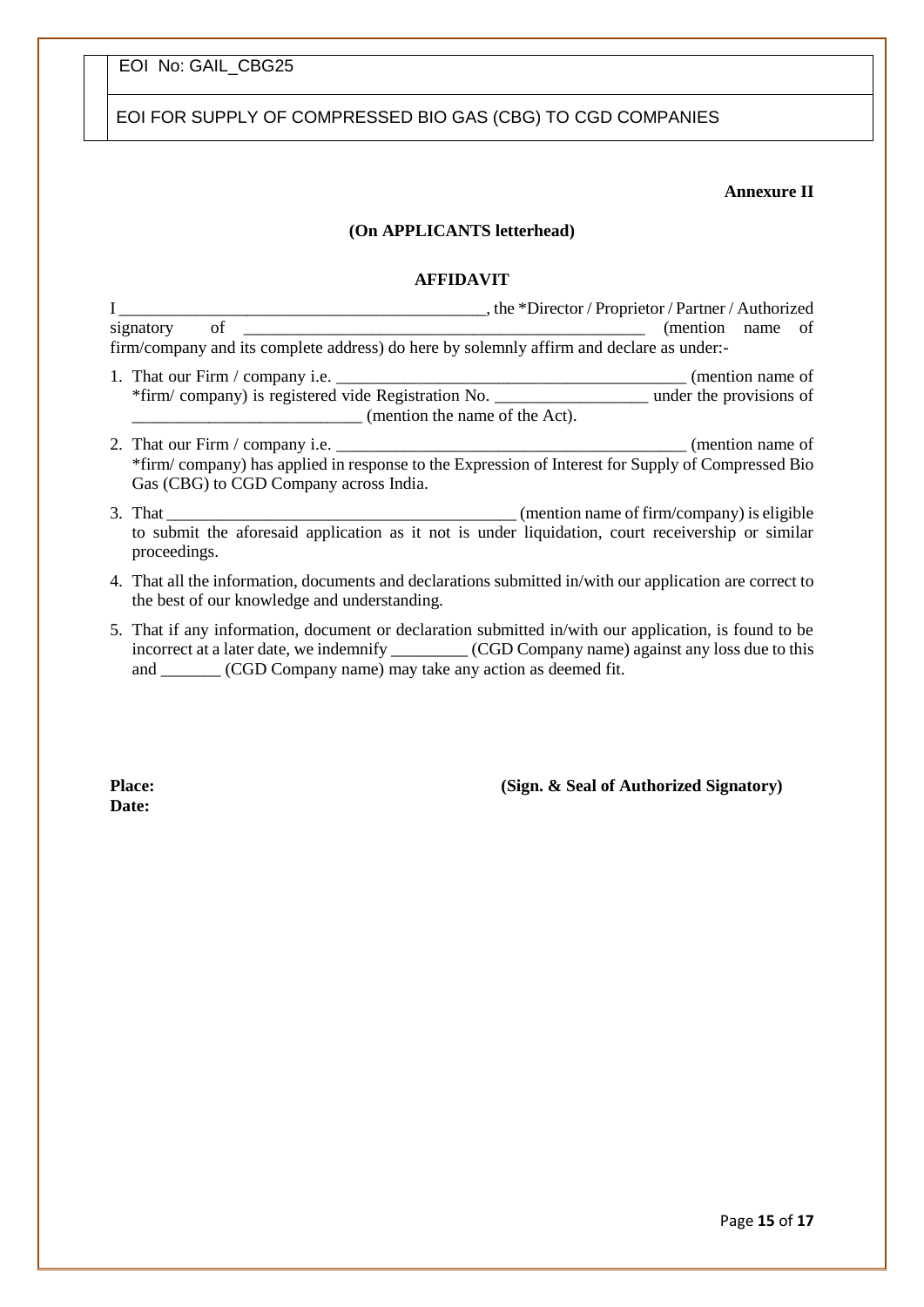EOI FOR SUPPLY OF COMPRESSED BIO GAS (CBG) TO CGD COMPANIES

| List of Geographical Areas (GA) for which EOI is invited |                                                                                                         |                          |                                 |
|----------------------------------------------------------|---------------------------------------------------------------------------------------------------------|--------------------------|---------------------------------|
| S No.                                                    | <b>Name of GA</b>                                                                                       | <b>State</b>             | <b>Name of CGD Company</b>      |
| 1                                                        | Patna District                                                                                          | Bihar                    | GAIL (India) Limited            |
| $\overline{2}$                                           | East Singhbhum District                                                                                 | Jharkhand                | <b>GAIL</b> (India) Limited     |
| 3                                                        | Ranchi District                                                                                         | Jharkhand                | GAIL (India) Limited            |
| $\overline{4}$                                           | Khordha District                                                                                        | Odisha                   | GAIL (India) Limited            |
| 5                                                        | <b>Cuttack District</b>                                                                                 | Odisha                   | GAIL (India) Limited            |
| 6                                                        | Varanasi District                                                                                       | <b>Uttar Pradesh</b>     | GAIL (India) Limited            |
| $\overline{7}$                                           | Ramanagara District                                                                                     | Karnataka                | Maharashtra Natural Gas Limited |
| 8                                                        | Valsad (Except areas already<br>authorized), Dhule & Nashik<br><b>Districts</b>                         | Maharashtra &<br>Gujarat | Maharashtra Natural Gas Limited |
| 9                                                        | <b>Sindhudurg District</b>                                                                              | Maharashtra              | Maharashtra Natural Gas Limited |
| 10                                                       | Pune City including Pimpri-<br>Chiechwad & adjoining<br>contiguous areas Hinjewadi,<br>Chakan, Talegaon | Maharashtra              | Mahrashtra Natural Gas Limited  |
| 11                                                       | Jhansi (part) District                                                                                  | <b>Uttar Pradesh</b>     | Central UP Gas Limited          |
| 12                                                       | Bareilly (part) District                                                                                | <b>Uttar Pradesh</b>     | Central UP Gas Limited          |
| 13                                                       | Kanpur (part) District                                                                                  | <b>Uttar Pradesh</b>     | Central UP Gas Limited          |
| 14                                                       | Faizabad & Sultanpur<br><b>Districts</b>                                                                | <b>Uttar Pradesh</b>     | Green Gas Limited               |
| 15                                                       | Unnao (Except areas already<br>authorized) District                                                     | <b>Uttar Pradesh</b>     | Green Gas Limited               |
| 16                                                       | Agra                                                                                                    | <b>Uttar Pradesh</b>     | Green Gas Limited               |
| 17                                                       | Lucknow                                                                                                 | <b>Uttar Pradesh</b>     | Green Gas Limited               |
| 18                                                       | Indore (including Ujjain<br>City) (part) District                                                       | Madhya Pradesh           | Aavantika Gas Limited           |
| 19                                                       | Gwalior (part) District                                                                                 | Madhya Pradesh           | Aavantika Gas Limited           |
| 20                                                       | Kakinada                                                                                                | Andhra Pradesh           | Bhagyanagar Gas Limited         |
| 21                                                       | Vijaywada                                                                                               | Andhra Pradesh           | Bhagyanagar Gas Limited         |
| 22                                                       | Hyderabad                                                                                               | Telangana                | Bhagyanagar Gas Limited         |
| 23                                                       | Raigarh District (excluding<br>areas already authorized)                                                | Maharashtra              | Mahanagar Gas Limited           |
| 24                                                       | Mumbai & Greater Mumbai                                                                                 | Maharashtra              | Mahanagar Gas Limited           |

#### **Annexure III**

Page **16** of **17**